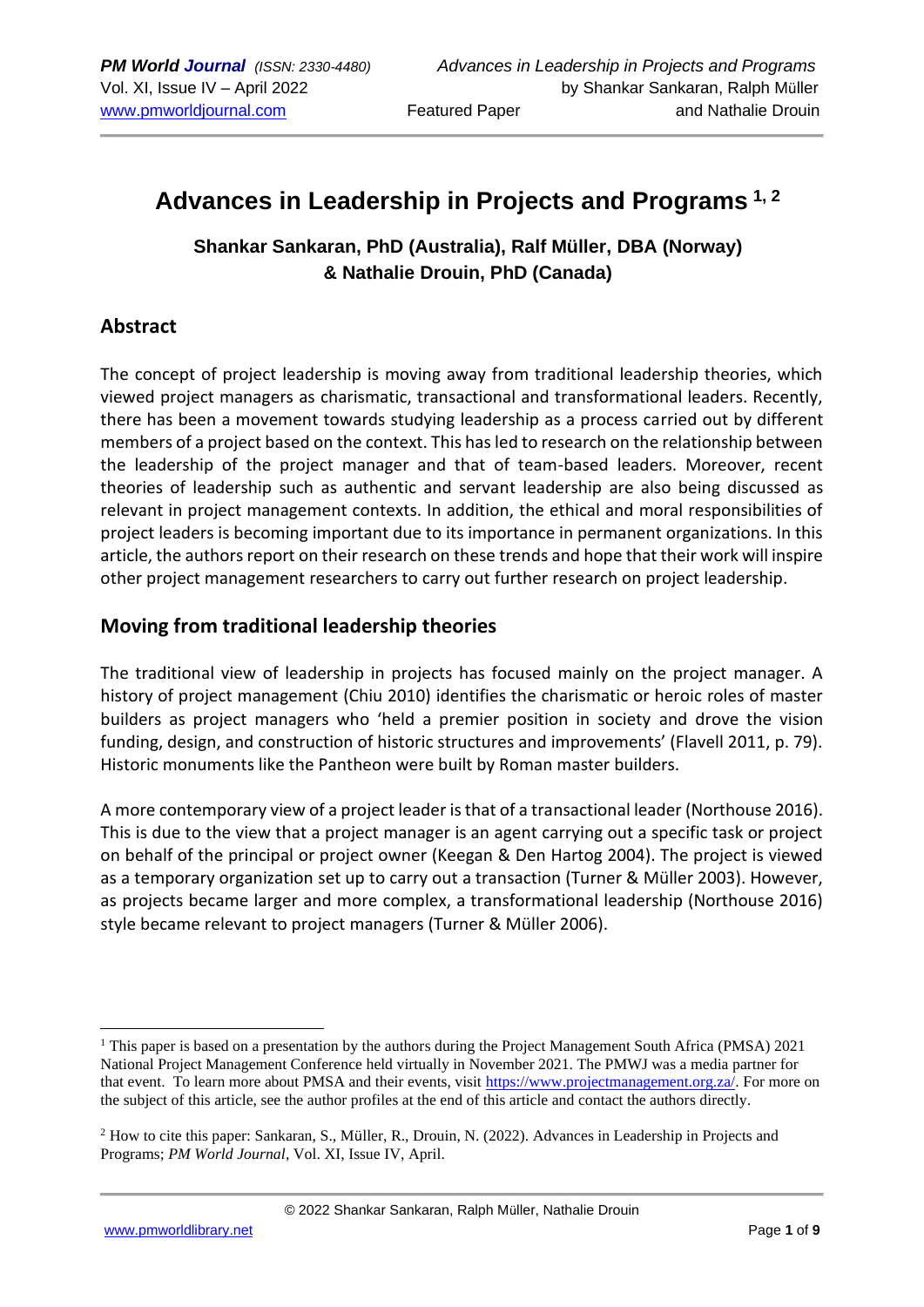More recently, the view of the project manager as sole leader of a project has been challenged by team-based leadership theories such as distributed leadership (Lindgren & Packendorff 2009) and shared leadership (Clarke 2012)

### **Balanced Leadership**

The authors of this article developed the theory of balanced leadership through a Project Management Institute (PMI)-sponsored research program that was carried out between 2016 to 2017, which has now, in addition to several journal articles, been published as a book (Müller, Drouin. & Sankaran, 2021).

The authors undertook this research to study project reality beyond the dichotomous understanding of team-based and person-based leadership. They wanted to develop an integrated view of project leadership and examine how such a view contributes to a project's success.

A mixed methods approach was used to collect data. Data was collected by nine research teams comprised of 22 researchers from nine countries – Australia, Canada, China, India, Lithuania, The Netherlands, Norway, South Africa and Sweden. In total, 54 case studies (Yin 2018) were conducted resulting in 278 interviews. These case studies were followed by a global survey, which resulted in 174 responses. The qualitative data were collected and analysed using the Miles, Huberman and Saldana (2014) approach. The survey data were analysed using partial least squares structural equation modelling (Hair et al. 2022)

After 33 case studies that resulted in 166 interviews were completed, a workshop was conducted at the BI Norwegian Business School in Oslo with six researchers selected from different countries to develop a theory using a method called the 'mystery construction technique' (Alvesson & Kärreman 2007). The mystery construction technique uses an abductive process that uses data to have a dialogue between theoretical frameworks and empirical data.

Using this abductive process, the researchers concluded that the patterns found from the data collected mirrored Archer's (1995) realist social theory and its morphogenetic cycle based on critical realist philosophy. This philosophy believes that 'a real world exists independently of our perceptions' while at the same time accepts that 'our understanding of this world' is a construction for our own perspectives (Maxwell 2012, p. 5). Using critical realism also supported the mixed methods approach used in the study.

The morphogenetic cycle involves three phases separated in time that result from the interactions between social structures and human agency. These are: structural conditioning, social interaction and social elaboration. This is now illustrated using an example. An organisation may decide to move from a waterfall methodology to an agile methodology in order to move away from an output focus to an outcome focus in delivering its projects. To drive the change the organisation may change its structure to be more organic than mechanistic. Once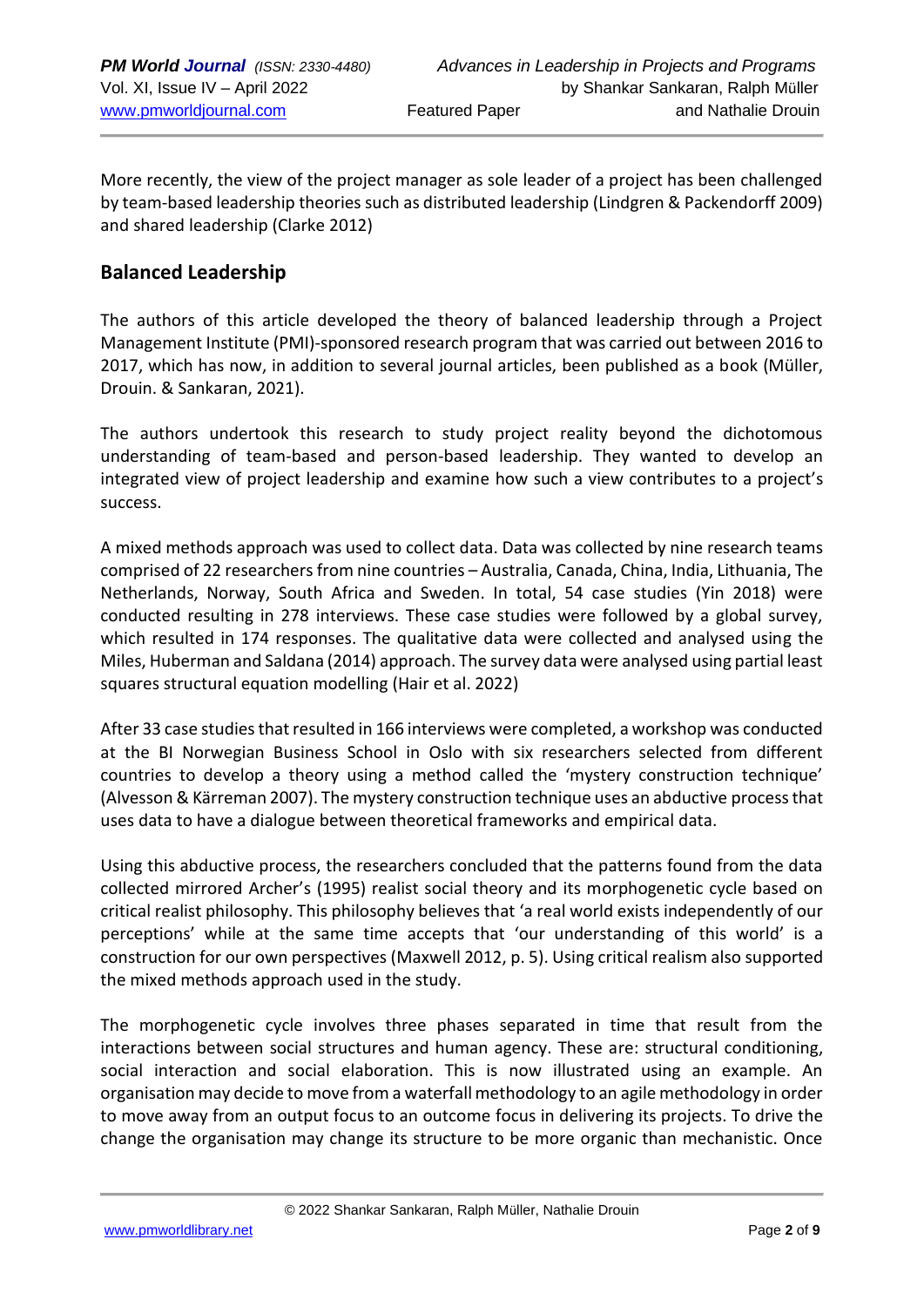this new structure is established, project teams working in the new structure (as agents) may influence the structure by suggesting modifications as the new structure begins to create issues with delivering projects. As a result of the interaction between structure and agency, a change in the structure could result in a blended approach to project delivery (called morphogenesis) or the management may stick to its strategy to move on (morphostasis). The result of these interactions result in what is known as elaboration. The three processes may continue until a good balance between structure and agency is found.

Based on the morphogenetic cycle, a theory of balanced leadership was proposed using five events that were identified from the study as shown in Figure 1.



#### **Figure 1 – Theoretical frame of Balanced Leadership (Müller et al. 2018, p.89)**

The five events identified to match the morphogenetic cycle are:

*Nomination*, when people get assigned to project teams with or without the influence of the project manager.

*Identification*, when the project leader identifies team members who may have the capability to lead specific tasks in the project.

*Selection*, when the project leader works consciously to empower a selected team member to take on a leadership role when it arises.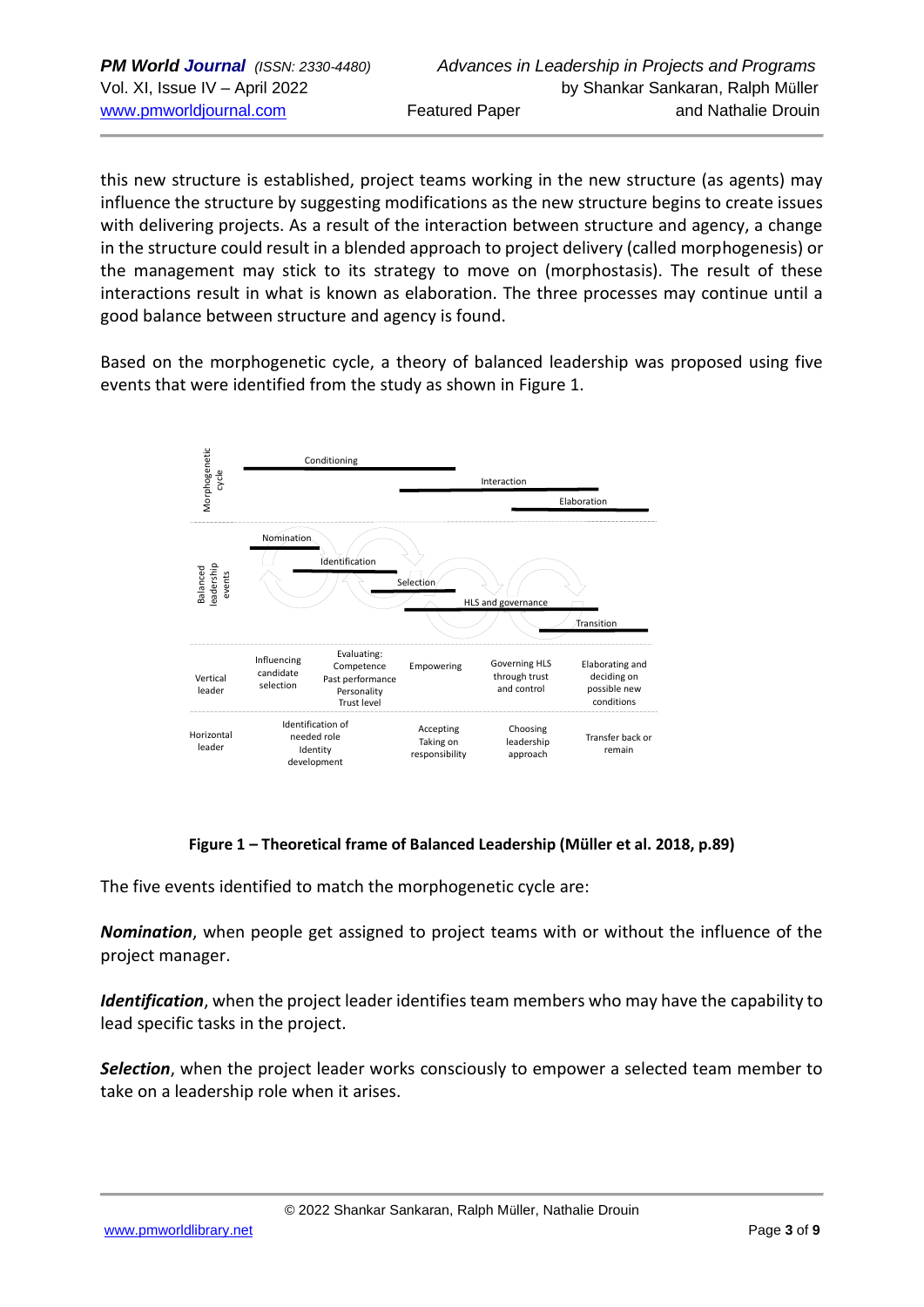*Horizontal leadership and governance*, when the team member is asked to lead a task supported by the project manager (governance).

*Transition,* when the task is handed back to the project manager after completion or when the project manager decides to take it back.

The bottom half of Figure 1 shows the activities of both the project manager (vertical leader) and the team member (horizontal leader) that enable the balanced leadership process.

The concept of horizontal leadership proposed through this research differs from previous views on shared or distributed leadership. Horizontal leadership is conceived as leadership that emerges on a conscious decision taken by the project manager (or vertical leader) to share or distribute the leadership of a task in the project using a clear process proposed by the theory of balanced leadership.

The authors further elaborate that the horizontal leader can apply well-known leadership styles including authentic and servant leadership to lead when entrusted with a task to lead and complete. This is also true of vertical leadership. Therefore, the term leadership in balanced leadership theory is an umbrella concept under which different leadership styles can be applied to suit the context.

In addition to the development of the theory, the authors also developed the coordination mechanism to enable balanced leadership to happen through a socio-cognitive space shown in Figure 2.



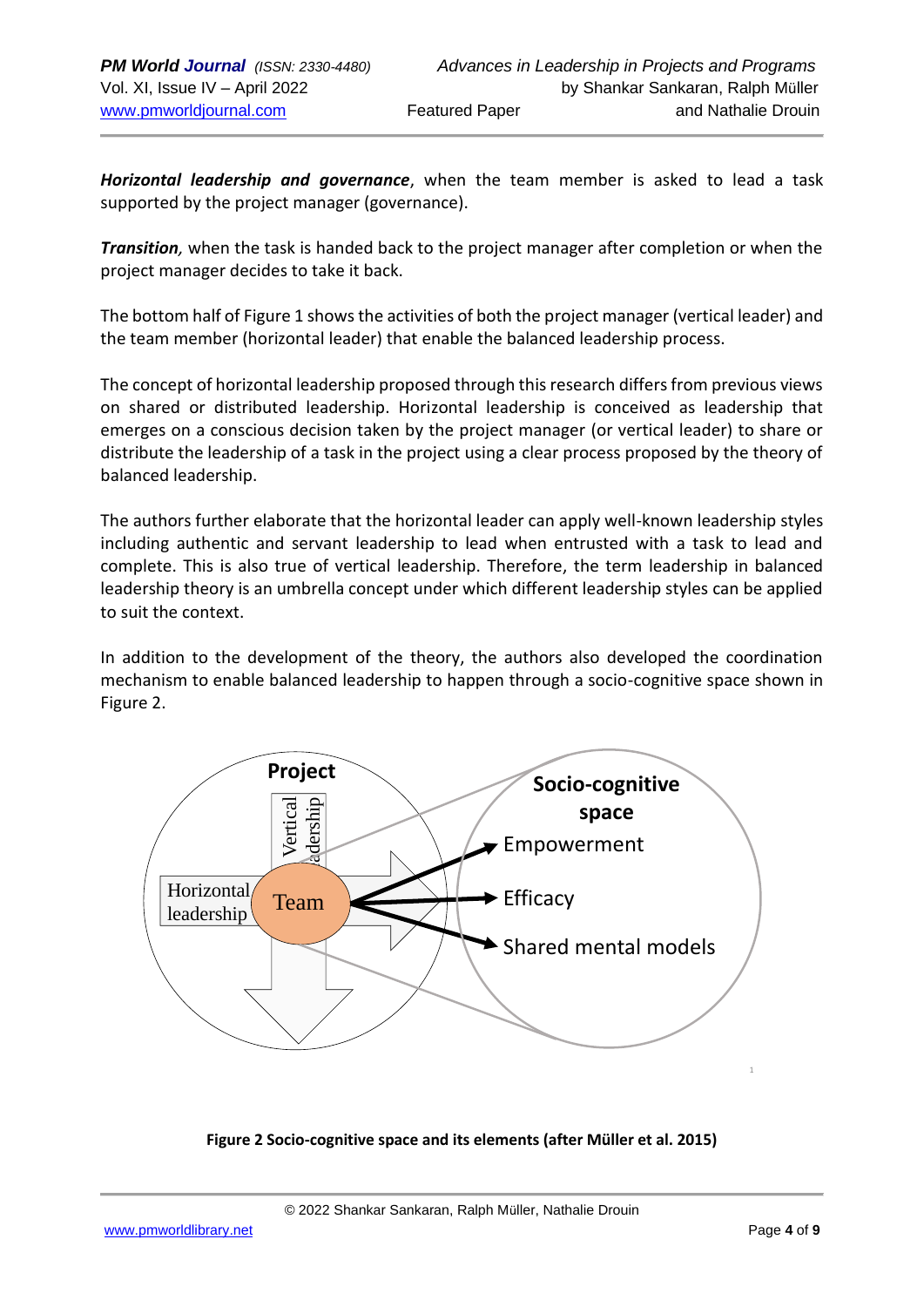The socio-cognitive space has three components:

*Empowerment* is how project managers can empower team members to take up leadership roles.

*Self-management* is based on the efficacy of the team member who has the confidence to take on and execute the leadership role.

*Mental model* is the knowledge that the team member acquires about the capabilities of other team members who he/she can call upon to help with the task being led.

It was found through the study that the combination of vertical and horizontal leadership had a higher impact on project success, which is enhanced further by the components of the sociocognitive space.

#### **Megaproject leaders: Reflection on personal stories**

The authors, along with Professor Alfons van Marrewijk, investigated megaproject leadership from a human perspective to identify new trends in megaproject management. They did this through collecting stories of real-life megaproject leaders around the world and capturing the lessons learnt from these stories. The outcomes from this study are now published as a book (Drouin, Sankaran, Marrewijk & Müller, 2021).

The stories for this study were collected by 18 well-known international academics from ten different countries: Australia, Canada, China, Germany, India, The Netherlands, New Zealand, South Korea, Switzerland, and the United Kingdom.

The study used a novel narrative data analysis methodology and developed a framework for the study based on time, relationships, and space across past, present, and future lives of these leaders.

The study revealed that megaproject leaders are paying increased attention to human capital and the socio-environmental dimensions of their projects. They also reflect on their own personal management styles to improve their capability to lead the projects. Turning points in their lives helped them to learn from experiences. These leaders also developed a greater awareness of project culture and intercultural differences.

The lessons learnt from the narratives pointed out the importance to megaproject leaders of mentors to build self-esteem, cultural awareness and development of professional skills to deal with the stress of leading megaprojects. Mentors included close family members, colleagues, other megaproject leaders under whom they learnt how or become megaproject leaders, teachers, and neighbours.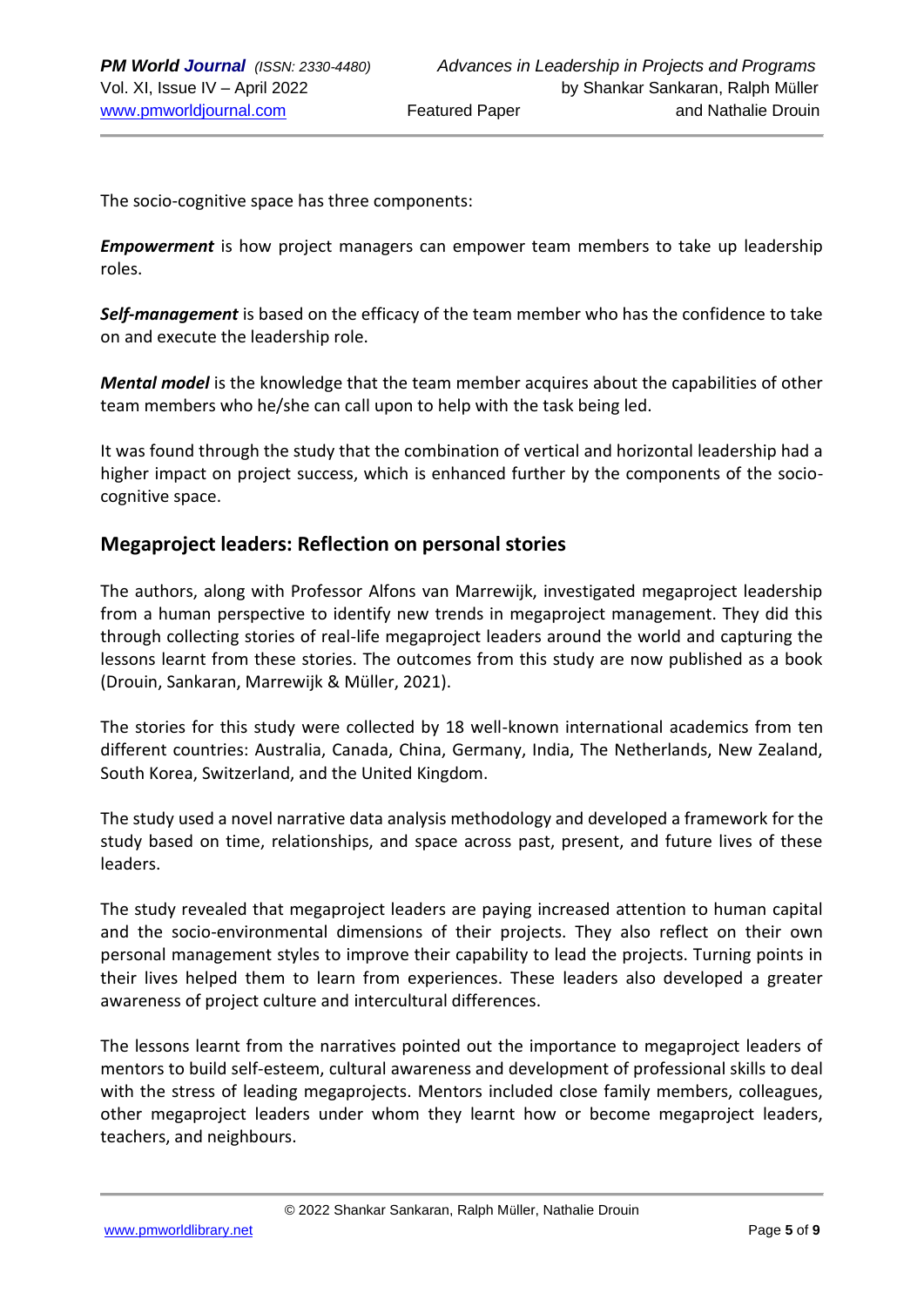The study found that leaders developed their values based on the location or space where the projects were managed. Some leaders also took their values from their religious backgrounds and cultures in which they grew up.

The places where they worked enabled them to learn new ways of working that helped them to change the attitudes of members of their projects. The issues they faced in their projects forced them to find innovative ways to deal with conflicting interests of different stakeholders.

### **Conclusions**

Leadership is becoming critical to the successful delivery of projects – both traditional projects and megaprojects. The leadership theories used in project management are changing as well. The authors of this article developed the theory of balanced leadership to explain a phenomenon not addressed by vertical and shared/distributed leadership by addressing the relationship between team members in leadership roles and vertical leaders. The authors also found that authentic leadership was important to deal with the complexities of megaprojects. Recent research in agile projects indicates that scrum leaders need to be servant leaders. Project leaders are also expected to be responsible leaders as the projects they manage could lead to ethical issues and result in disasters if they are not managed well. All this confirms that project leadership is an area of research that is increasing in importance. Therefore, the authors hope that through this article they will inspire other project management researchers to investigate issues related to project leadership.

### **References**

Alvesson, M., & Kärreman, D. (2007). Constructing mystery: Empirical matters in theory development. *Academy of management review*, *32*(4), 1265-1281.

Archer, M. S. & Archer, M. S. (1995). *Realist social theory: The morphogenetic approach*. Cambridge university press.

Chiu, Y. C. (2010). *An Introduction to the History of Project Management: From the earliest times to AD 1900*. Eburon Uitgeverij BV.

Clarke, N. (2012). Shared leadership in projects: A matter of substance over style. *Team Performance Management: An International Journal*. *18*(3/4), 196-209.

Drouin, N., Sankaran, S., Marrewijk, A.H. & Müller, R. (2021) *Megaproject leaders: Reflections on personal life stories*, Edward Elgar.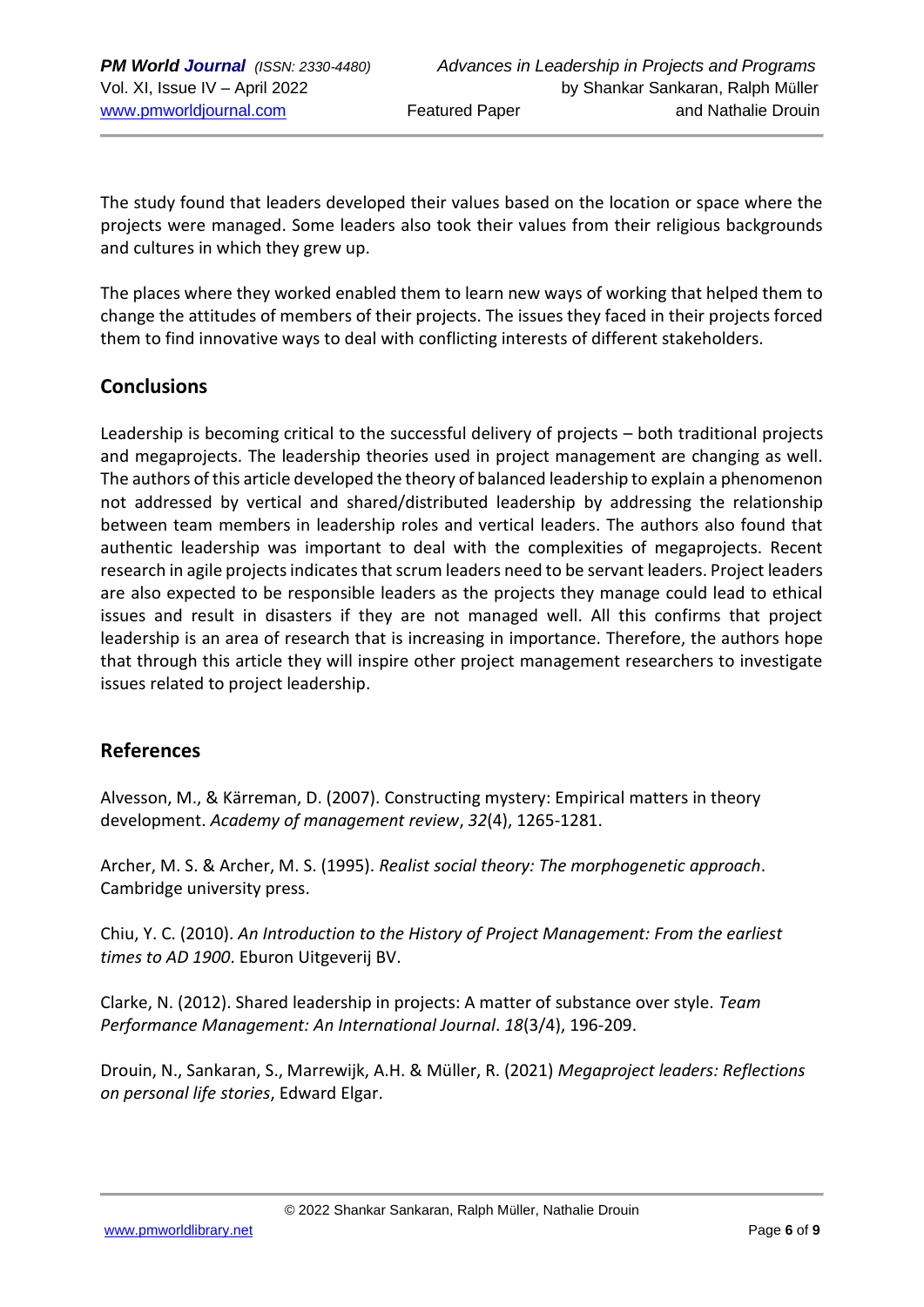Flavell, E. L. (2011). Master builder: Historical icon? *Leadership and Management in Engineering*, *11*(2), 78-79.

Hair, J.F., Hult, G. T.M., Ringle, C.M. & Sarstedt, M. (2022) *A primer on partial least squares structural equation modelling (PLS-SEM)*, 3rd edn. Sage.

Keegan, A.E., Den Hartog, D.N., 2004. Transformational leadership in a project-based environment: a comparative study of the leadership styles of project managers and line managers. *International Journal of Project Management 22,* 609–617.

Lindgren, M., & Packendorff, J. (2009). Project leadership revisited: Towards distributed leadership perspectives in project research. *International Journal of Project Organisation and Management*, *1*(3), 285-308.

Maxwell, J.A. (2012). *A realist approach to qualitative research*, Sage.

Miles, M. B., Huberman, A. M., & Saldana, J. (2014). Qualitative data analysis: A methods sourcebook, Sage.

Müller, R., Drouin, N. & Sankaran, S. (2021) Balanced leadership: Making the best use of personal and team leadership in projects, Oxford University Press.

Müller, R., Sankaran, S., Drouin, N., Nikolova, N., & Vaagasaar, A. L. (2015). The socio-cognitive space for linking horizontal and vertical leadership. *Asia-Pacific Researchers in Organization Studies (APROS)* Sydney, December, Australia.

Müller, R., Sankaran, S., Drouin, N., Vaagaasar, A.L., Bekker, M.C. & Jain, K. (2018). A theory framework for balancing vertical and horizontal leadership in projects, *International Journal of Project Management*, *36*(1), 83-94.

Northouse, P. G. (2021). *Leadership: Theory and practice*. 9<sup>th</sup> edn., Sage publications.

Turner, J. R., & Müller, R. (2003). On the nature of the project as a temporary organization. *International journal of project management*, *21*(1), 1-8.

Turner, J. R., & Müller, R. (2006). C*hoosing Appropriate Project Managers: Matching their leadership style to the type of project*. Newtown Square; USA: Project Management Institute.

Yin, R. (2018). *Case study research and applications*, 6th edn., Sage.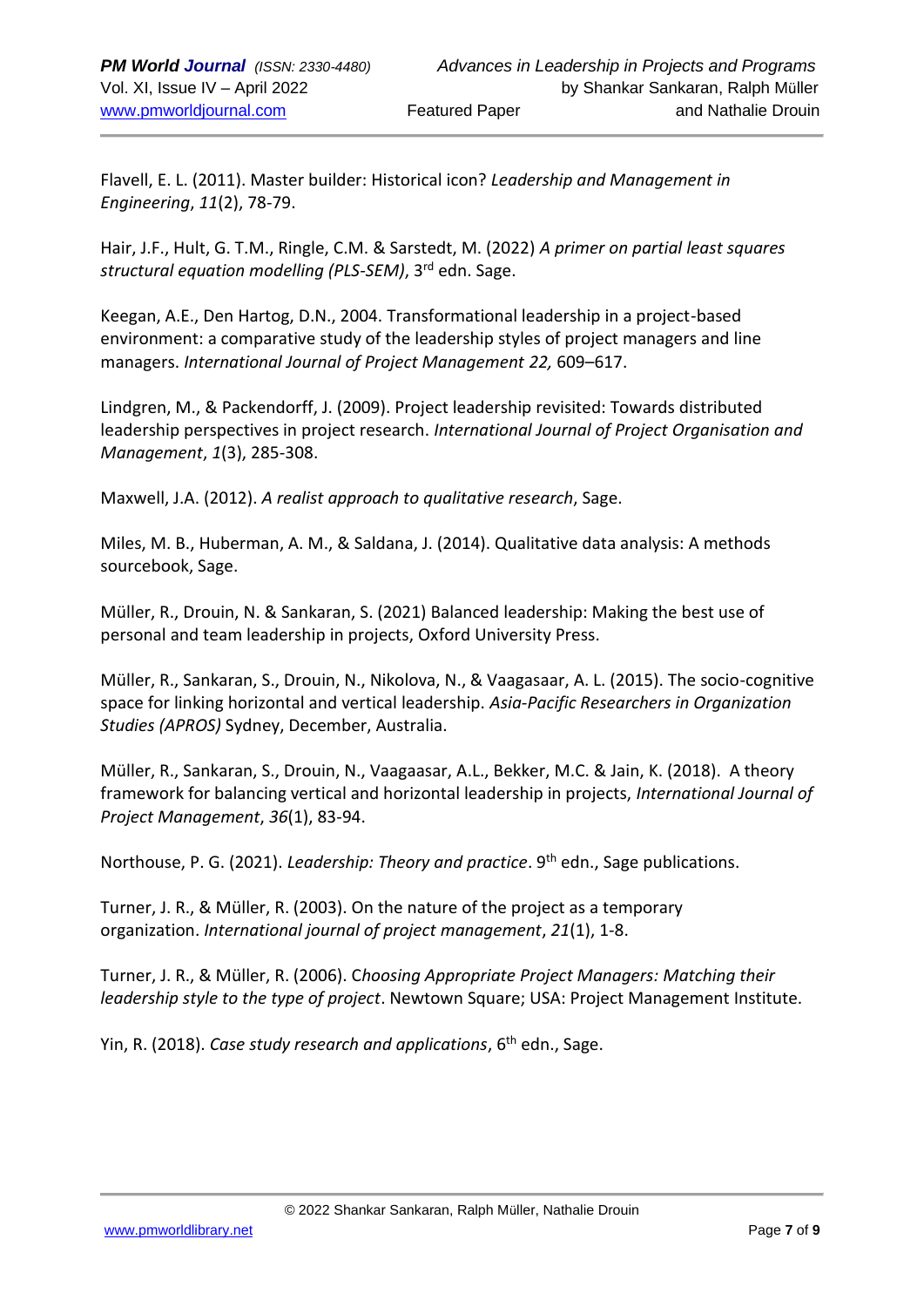# About the Authors



# **Shankar Sankaran PhD**

University of Technology Sydney Sydney, Australia



**Shankar Sankaran**, PhD, PMP, CPEng is Professor of Organizational Project Management at the School of the Built Environment at the University of Technology Sydney, Australia teaching advanced level subjects in a Master of Project Management Course and conducting research in project leadership. Shankar teaches project leadership in a Master of Project Management Course in Australia and conducts research in megaprojects and project leadership. He has published papers in *The International Journal of Project Management* and *The International Journal of Managing Projects in Business* and guest edited a special issue on megaprojects for the *Project Management Journal*. He is one of the editors of the book titled *Megaproject Leaders-Reflections on Personal Life Stories* and author of a book titled *Balanced Leadership: Making the Best of Personal and Team Leadership in Projects* along with Professors Ralf Müller from Norway and Nathalie Drouin from Canada. More at <https://profiles.uts.edu.au/Shankar.Sankaran> and [https://www.linkedin.com/in/shankar](https://www.linkedin.com/in/shankar-sankaran-260320a/?originalSubdomain=au)[sankaran-260320a/?originalSubdomain=au.](https://www.linkedin.com/in/shankar-sankaran-260320a/?originalSubdomain=au) He can be contacted at [shankar.sankaran@uts.edu.au](mailto:shankar.sankaran@uts.edu.au)



# **Prof. Dr. Ralf Müller**

BI Norwegian Business School Oslo, Norway

**Dr Ralf Müller** is Professor of Project Management, Department of Leadership and Organizational Behavior, BI Norwegian Business School in Oslo, Norway, as well as adjunct and visiting professor at several other institutions worldwide. He lectures and researches in leadership, governance of projects, organizational project management, and research methods. He is Editor-in-Chief of the Project Management Journal and author or (co-)author of more than 290 academic publications. His research appeared in almost 300 scientific publications, including 18 books. In recent years, PMI, IPMA